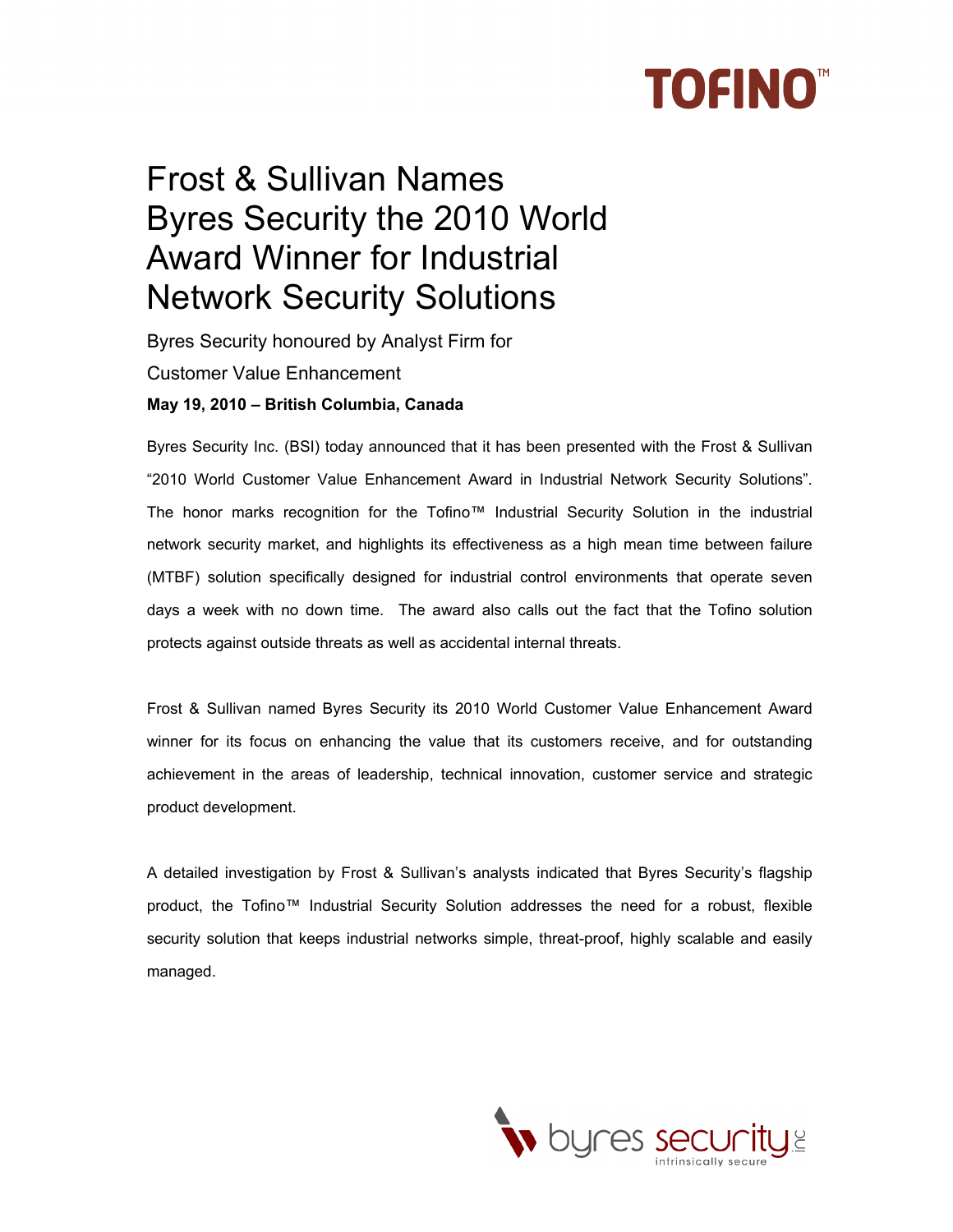

"Winning the 2010 Customer Value Enhancement Award for Industrial Network Security is an honor and a testament to the approach we have taken with the Tofino Industrial Security Solution. We designed it from the ground up to meet the needs of industry," remarked Eric Byres, security expert and CTO of Byres Security. "Controls technicians find it simple to configure, it is implemented without plant downtime, all hardware is industrially hardened, and it secures industry specific protocols like Modbus TCP and OPC Classic."

"This award represents a significant tribute for our company and I want to recognize and thank the partners that helped shape our products and make them available across the markets we serve: MTL Instruments, Honeywell, Hirschmann, Invensys and our Tofino Certified VARs. "said Joann Byres, CEO of Byres Security. "I also want to recognize our hard working employees without whom this would not be possible. Finally I would like to especially acknowledge Boeing, Exxon-Mobil, Shell and other companies who have adopted and supported our Tofino products".

Honors for the Frost & Sullivan's World Customer Value Enhancement Award will be presented by the firm as part of its 2010 Excellence in Best Practices Banquet taking place June 8th in Anaheim, California.

Read the Frost & Sullivan press release "Frost & Sullivan Recognizes Byres Security with Customer Value Enhancement Award" at www.frost.com/press.

#### **About Frost & Sullivan Best Practice Awards**

The Frost & Sullivan Award for Customer Value Enhancement is presented each year to the company that has demonstrated excellence in implementing strategies that proactively create value for its customers with a focus on improving the return on the investment that customers make in its services or products. This award recognizes the company's inordinate focus on enhancing the value that its customers receive, beyond simply good customer service, leading to improved customer retention and ultimately customer base expansion.